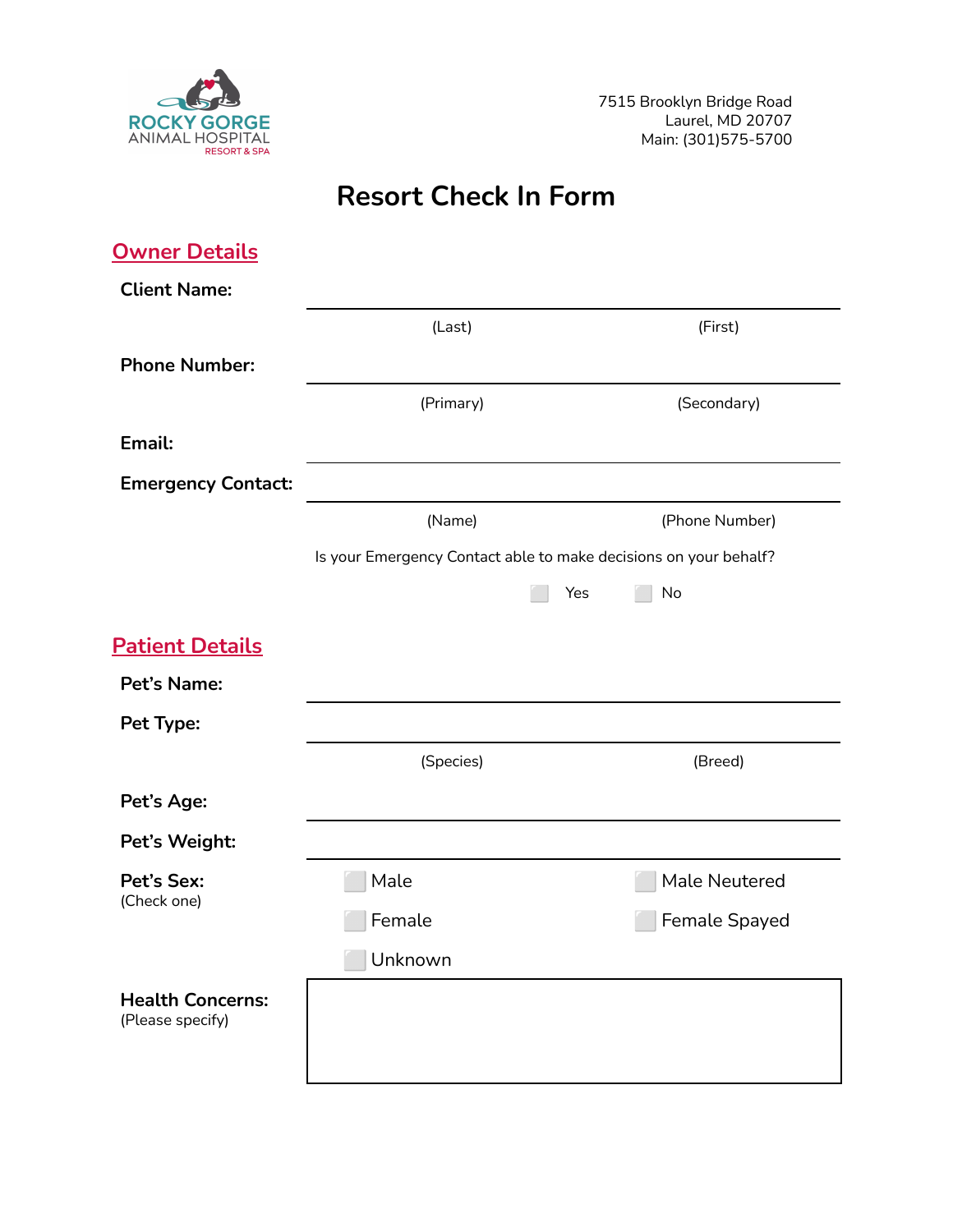| Feeding<br>Instructions: | Food to be provided by<br>Owner                                                                           | Food required from<br>Resort |
|--------------------------|-----------------------------------------------------------------------------------------------------------|------------------------------|
|                          | Quantity of food needed & how often:                                                                      |                              |
|                          |                                                                                                           |                              |
|                          | Check for consent to mix dry food with wet food<br>provided by the Resort if your pet has trouble eating. |                              |
| <b>Next Feeding Due:</b> |                                                                                                           |                              |
|                          | (Date)                                                                                                    | (Time)                       |
| Dates of Stay            |                                                                                                           |                              |
|                          | (From)                                                                                                    | (T <sub>O</sub> )            |
| <b>Medications</b>       |                                                                                                           |                              |

Below please state current medications, dosage, frequency, last time given and if refrigeration is required (Y or N).

A \$10.00 per day per dog administration fee applies. Medications must be in original packaging and match the prescription.

#### **Special Instructions**

Example: Jumper, chews bedding, ok to walk with others, tips, etc.

**Special Instructions:**

**Personal Items:**

We recommend that personal items are not brought in. A liability waiver will need to be signed in the event items are brought in. See our [liability](http://rockygorgevet.com/wp-content/uploads/2022/01/Personal-Property-Liability-Waiver.docx.pdf) waiver.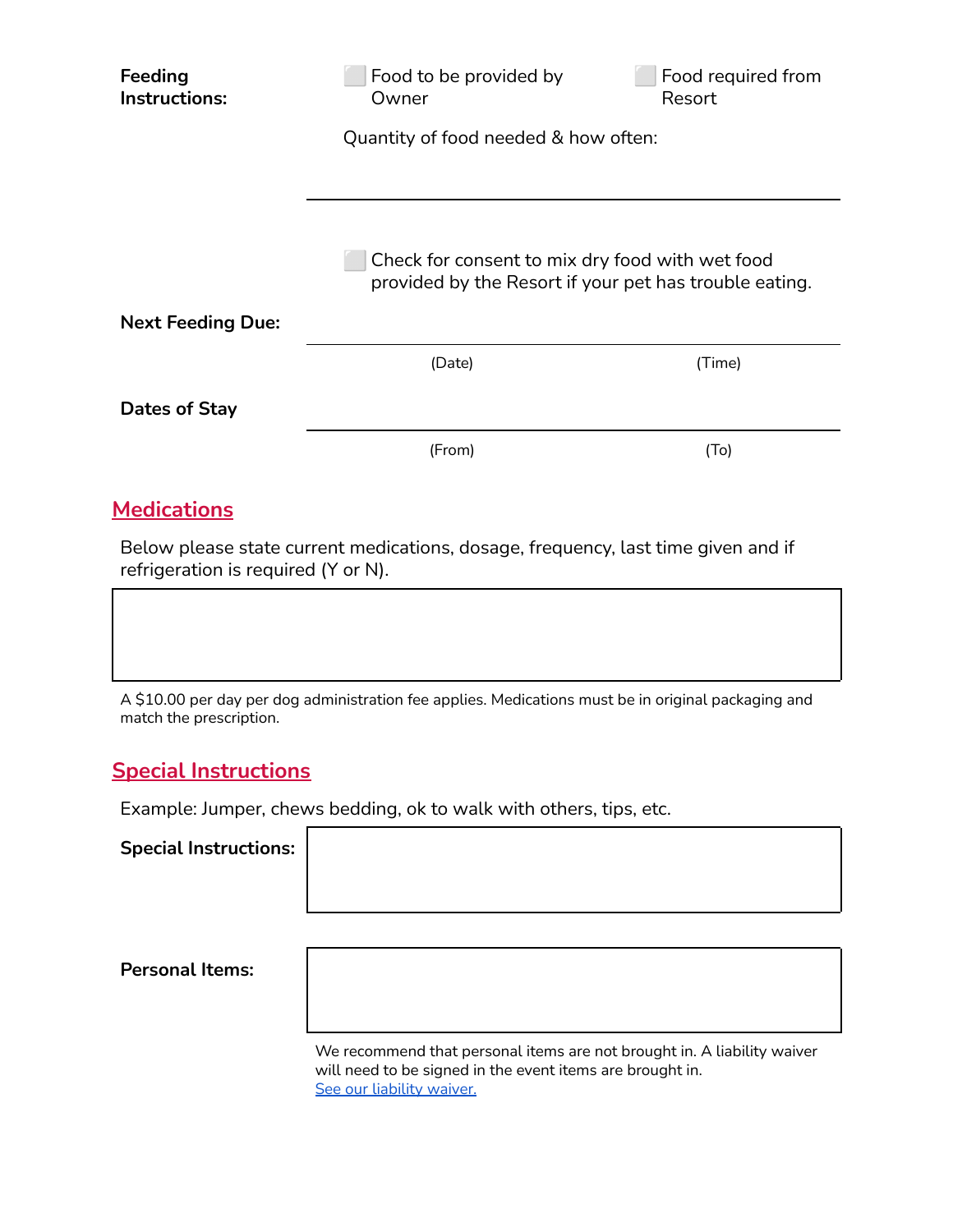

A \$20.00 per day, per dog fee applies to Doggy Daycare.

## **Lodging Agreement**

Rocky Gorge Animal Hospital, Resort and Spa agrees to keep premises sanitary and properly enclosed. Pet(s) will be fed, watered regularly, and housed in safe, and clean quarters.

The services provided are done so without liability for loss or damage from disease, death, running away, theft, fire and from injury or damage done by animals to people, other animals, property, or unavoidable circumstances. Diligence and care have been exercised in preparing a safe facility for pets. The undersigned releases Rocky Gorge Animal Hospital Resort and Spa, its owners, and employees from all risks and damages, which may occur during lodging. Employees reserve the right to separate or move above pets to another area of the facility, should they deem it necessary, and will notify the pet owner as soon as possible.

We will not release an animal to someone other than the owner without prior authorization from the owner. No pet shall be released until all charges are paid in full. The pet owner agrees to notify resort staff in advance if there is any change in the departure date and time. Any pet left unclaimed for seven (7) days from the scheduled date of pick up shall become the property of Rocky Gorge Animal Hospital Resort and Spa. Fees incurred from the care of unclaimed pets will be turned over to collections.

The pet owner or their agent agrees to pay reasonable legal fees and costs incurred by Rocky Gorge Animal Hospital Resort and Spa in the collection of outstanding bills. The owner or their agent also agrees to pay for any site damages beyond normal wear and tear incurred by their pet(s).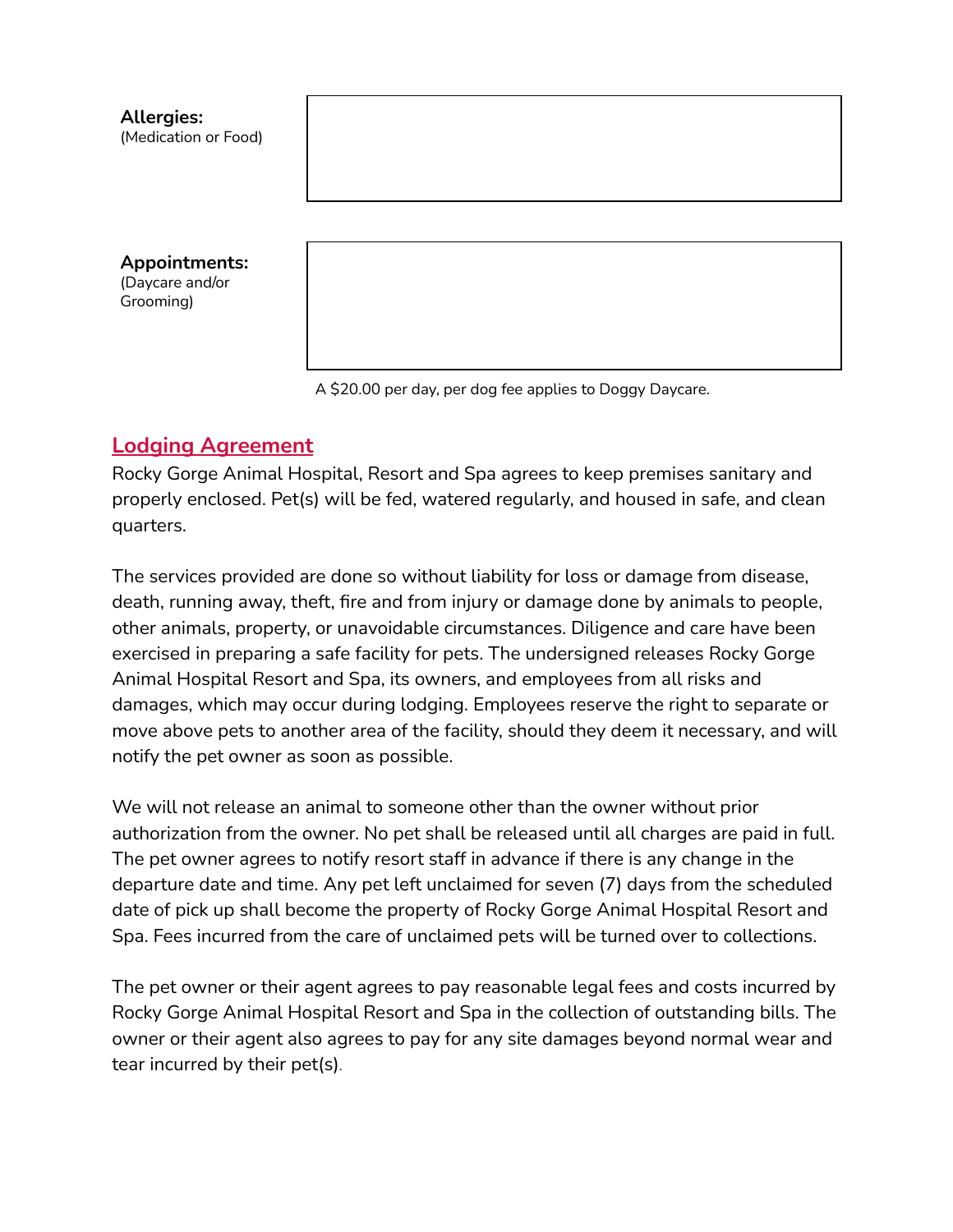# **Medical Illness Policy**

Should your pet become ill or need medical attention, our doctors will treat your pet for those issues immediately. In the event of potentially serious medical issues, we will attempt to call emergency numbers listed above, regarding your pet's symptoms, treatment options, and estimate of costs. If we find no one can be reached and your pet(s) require(s) treatment to relieve immediate discomfort or to resolve an important medical or surgical condition, we request that your wishes be indicated below.

#### **Read carefully the following authorizations, then select one of them by checking the box below.**

- ⬜ Please perform whatever the doctor deems necessary for the best care of my pet until I can be reached.
- $\Box$  I authorize up to (specify amount below) in medical care for my pet(s) until I can be reached. Specify amount here in USD dollars: \_\_\_\_\_\_\_\_\_\_\_\_\_

As we are a medical facility devoted to providing state-of-the-art medical care to pets, it is our policy that non-treatment of an illness is **not** an option. The provisions in this agreement apply to all occasions of pet lodging by the undersigned at Rocky Gorge Animal Hospital Resort and Spa.

## **Payment Terms**

The owner will be charged for the day the pet is admitted. If the pet is picked up before 10:00am the day of discharge, there will be no charge for that day; between 10am and 4pm, a late charge of \$20.00 will apply; and after 4pm, an additional night's charge will apply. The Resort Desk is open for drop-off and pick-up Monday through Friday 7am - 8pm, Saturday 7am-4pm, and Sunday 7am - 12pm. Full payment is required when the pet is released.

**I** I understand and agree to all payment terms.

# **Rocky Gorge Animal Hospital Resort and Spa Healthy Pet Protection Program**

Rocky Gorge Animal Hospital Resort and Spa offers **additional coverage at \$25.00 per pet, per stay for up to \$1,000.00 coverage of services** performed in our hospital if your pet becomes ill or is injured while lodging. The \$25.00 is reserved for stays of 14 days or less. \*If your pet's stay is longer than 14 days, there is an additional fee that would be assessed and agreed upon prior to the stay.